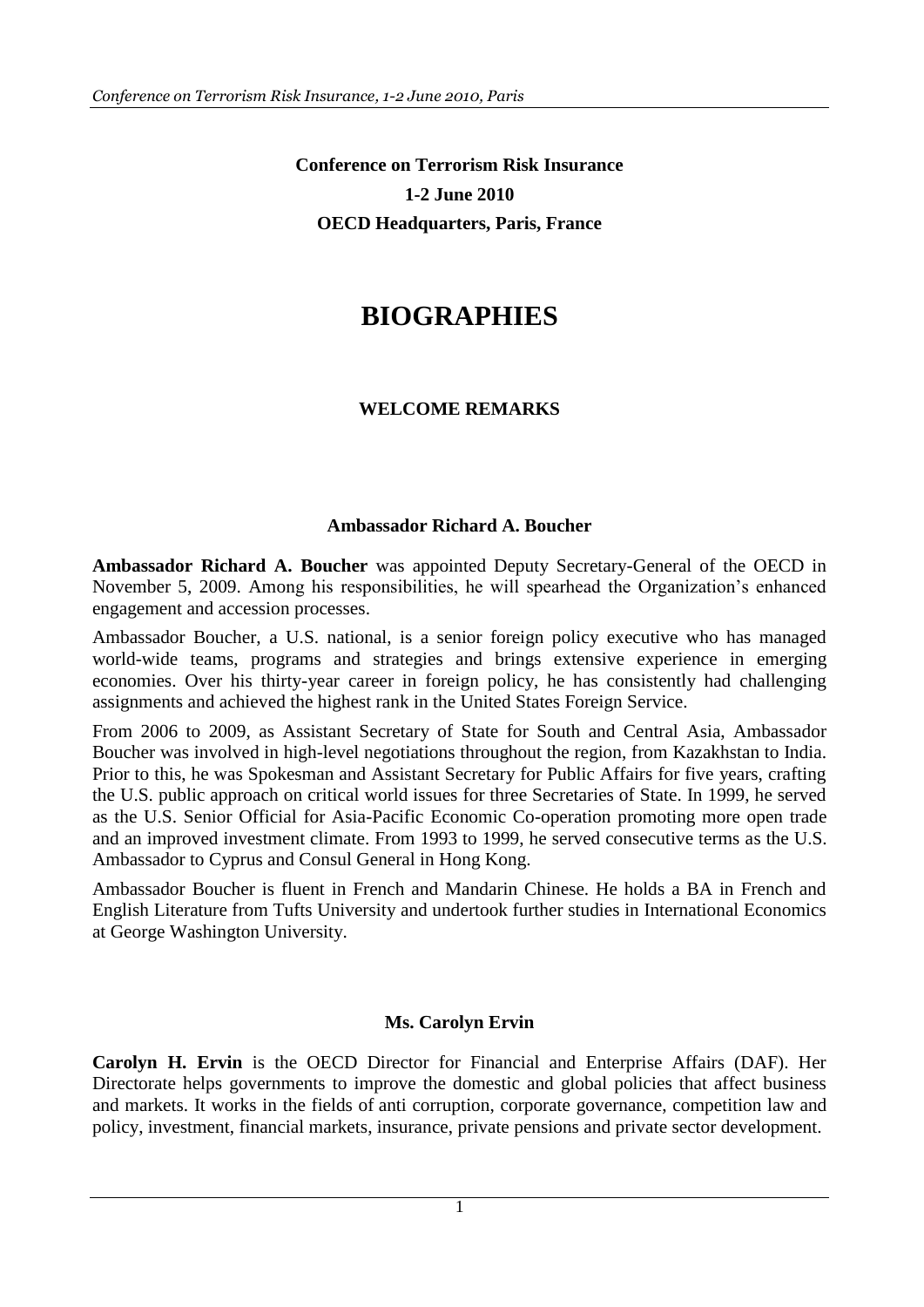### *Ms. Carolyn Ervin (Cont.)*

OECD member governments are the principal clients, but the Directorate and its committees also have extensive relations with non-OECD countries that wish to improve their economies and become more integrated in the global economy. The Directorate and its committees also engage in extensive consultations with business, labour, professional communities and civil society in order to enrich their work and build constituencies for it.

During over twenty years at the OECD, Carolyn Ervin has held posts in several areas. She was director of the secretary-general's office from 2000 to 2005. As counselor in DAF in the 1990s she led the project to negotiate the OECD Anti-Bribery Convention and was a main drafter of the OECD Jobs Study. During the 1980s and 1990s she handled programme and budget issues in the secretary-general's office, and helped to set up the Centre for Co-operation with the Economies in Transition.

Prior to joining the OECD Carolyn Ervin spent six years in the United States diplomatic service.

Carolyn Ervin is a U.S. citizen. She has a B.A. and an M.A. in Economics from Stanford University. She is married and has one daughter.

### **Mr. Erwann Michel-Kerjan**

*See bellow: Market Trends: Evolution of demand, take-up rates, premiums, type of contracts, extent of coverage, exclusions*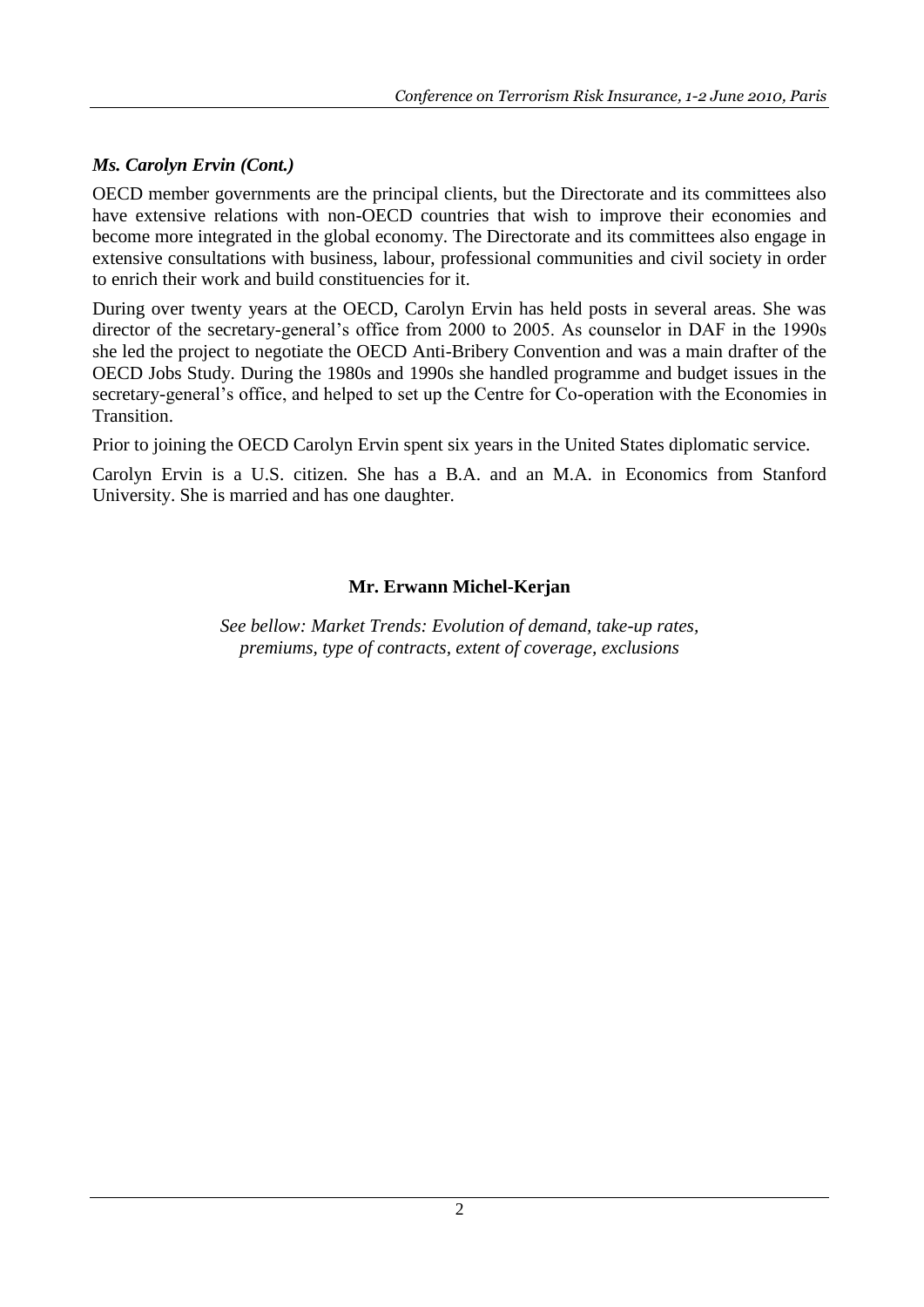### **TERRORISM IN 2010: AN OUTLOOK**

#### **Chair: Mr. Robert Muir-Wood**

**Robert Muir-Wood** is the Chief Research Officer and an Executive Vice President of Risk Management Solutions. He has a 1st Class degree in Natural Sciences and a PhD in Earth Sciences both from Cambridge University and was a Junior Research Fellow at Trinity Hall, Cambridge. He has worked in the research, development and design of probabilistic catastrophe loss models since 1991 for a wide range of perils and territories and has been the technical lead on a number of catastrophe risk securitization transactions.

As head of research at RMS Robert has worked to explore new areas of risk modeling beyond natural catastrophe, including liability and fire. Having been booked on the United flight from Newark NJ to San Francisco on September 11th 2001 (but the third flight of the day not the first) he was at the centre of discussions around both how terrorist attacks could be modeled as well as how it is possible to establish a probabilistic framework for the consideration of terrorism risk, as first developed and released by RMS in 2002.

Author of six books, many scientific publications and numerous articles, he was the Lead Author on Insurance, Finance and Climate Change for the 2007 4th IPCC Assessment Report and is a member of the OECD High Level Advisory Board of the International Network on Financial Management of Large-Scale Catastrophes.

#### **Keynote speaker: Mr. Jean-Louis Bruguière**

**Jean-Louis Bruguière** was born in Tours (France) in 1943. After obtaining a Master's Degree in Public Law, in 1968 he successfully passed the national magistrates' examination. In 1973 he was appointed in Evreux as an investigating judge, a position he left in 1976 to take up similar duties in Paris. In 1995 he was appointed First Vice President in charge of coordinating the anti-terrorist section in Paris.

After being in charge of serious crime investigations, from 1981 onwards, following the abolition of the State Security Court he was assigned to cases relating to terrorism: Euro-terrorism with Action Directe (connected to the Red Brigades and the German RAF), domestic terrorism (Basque and Corsican) and international terrorism originating in the Middle East (terror attacks perpetrated by the Palestinian organizations of the "Refusal Front" (Abu Nidal, PFLP, Carlos) or ordered by Iran (CSPPA in 1986, assassination of Shapour Bakhtiar).

He was also entrusted with the investigation into the attack against the DC10 belonging to the airline UTA following the Lockerbie bombing (implication of Libyan agents).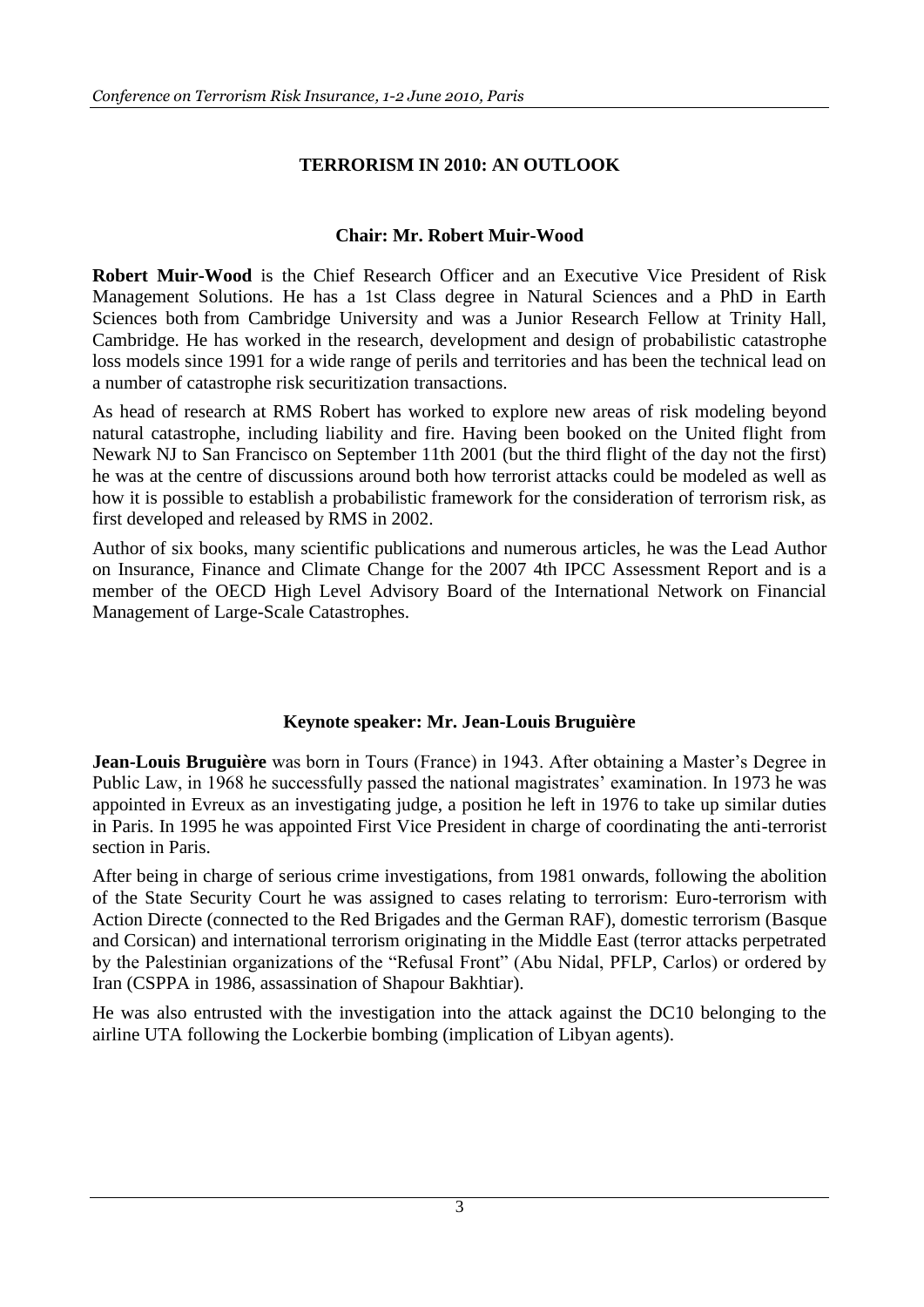# *Mr. Jean-Louis Bruguière (Cont.)*

From 1994 onwards, he primarily dealt with all investigations relating to radical Islamism and in particular Al-Qaeda (hijacking of an Air France Airbus in 1994, attacks in 1995, dismantling of Al-Qaeda cells, Pakistani-Afghan networks, Ressam-Millenium Bomber network; investigation into the attacks of 11 September 2001; 2002 Djerba bombing; 2002 Karachi bomb attack in which several French employees of DCN were killed; Chechen networks linked with the networks of Abu Mussab al-Zarkawi; and more recently the SGPC networks which subsequently became "al-Qaeda in the Islamic Maghreb"). He also took charge of investigations into separatist organisations operating abroad (IRA, PKK and LTTE).

From 1995 and until May 2007 he lead and coordinated the National Judicial Anti-terrorist Division, which is made up of 8 specialized investigative magistrates with national jurisdiction.

He has also exercised other duties. He is an expert advisor on domestic security services to the Council of Europe, the Commission of the European Union as well as the United Nations (UNODC). In addition, he has also advised several Governments states on counter-terrorism, and participates in numerous conferences in France and abroad. Moreover, in November 2009 he published a book of memoirs and reflections on thirty years spent fighting major crime and terrorism, published by Robert Laffont and entitled "Ce que je n"ai pas pu dire" ("What I couldn"t say").

In 2008 he was appointed by European Union as an "Eminent European Person" to the United-States to represent Europe to the US on financing Terrorism issue, in the framework of the "Terrorism Finance Tracking Programme/SWIFT", which was set up by President Bush in the aftermath of 11 September and which the Treasury Department had been asked to implement.

Mr. Jean-Louis Bruguière is an Officer of the Legion of Honour and a Commander of the French National Merit. He has also been awarded the Silver Medal of the Spanish Guardia Civil and was the recipient of the Spanish Dialogo prize in 2007.

### **Mr. Paul Trushell**

Paul Trushell is currently Director of the Australian Government's Critical Infrastructure Program for Modelling and Analysis (CIPMA). CIPMA is a cutting edge capability managed by the Attorney-General"s Department with technical services provided by Geoscience Australia. CIPMA is a key foundation of the Australian Government's business partnership with the owners and operators of critical infrastructure (CI), which is operated through the Trusted Information Sharing Network (TISN). The TISN is a highly successful non-regulatory mechanism through which a vast range of information is shared on CI, organisational resilience and the delivery of essential services. Paul joined CIPMA in early 2008 and was part of a small team that successfully secured funding from the incoming Government to move CIPMA from a pilot research project to an operational program.

CIPMA core business is to run scenarios on man-made and natural disasters to identify the impacts of these events. This information is provided to governments and business to inform their risk management activities.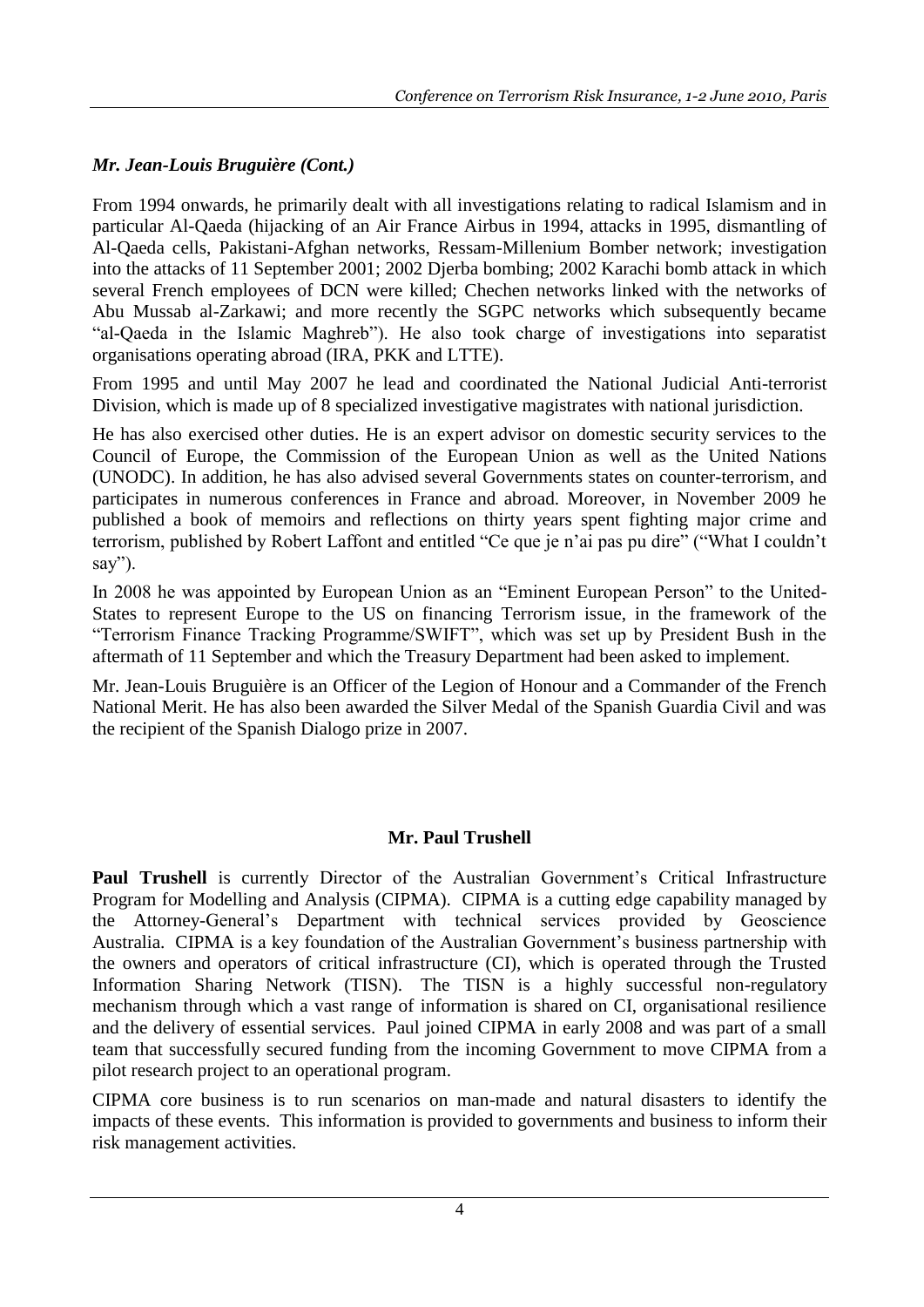#### *Mr. Paul Trushell (Cont.)*

In addition, CIPMA has engaged in a three year project with the Australian Reinsurance Pool Corporation (ARPC) to enhance their bomb blast loss estimation tool and to develop a chem/bio plume modelling and loss estimation capability. This project is a whole-of-government initiative involving Geoscience Australia, Defence Science and Technology Organisation, the Australian Federal Police and the Bureau of Meteorology.

Paul has worked for the Australian Government for over 15 years. He has held policy and program management positions in the Department of Primary Industries and Energy, Department of Agriculture, Fisheries and Forestry, the Department of Foreign Affairs and Trade and the Attorney-General"s Department. Paul holds a Bachelor of Applied Economics from the University of Canberra and has undertaken some study on defence and strategic studies at the Australian National University.

#### **Mr. Gordon Woo**

**Mr. Gordon Woo** is a catastrophist, specializing in the mathematical modeling of catastrophe risks, natural and man-made. He is the chief architect of the RMS terrorism risk model, and has pioneered the methodology for probabilistic terrorism hazard assessment. Internationally recognized as a leading authority on quantifying terrorism risk, he has lectured to IAEA and NATO. For his work on terrorism risk, he was named by Treasury  $\&$  Risk magazine as one of the 100 most influential people in finance. In 2003, he was involved as a risk analyst in Palestine-Israel peace process initiatives.

He graduated as the top mathematician of his year at Cambridge, completed his PhD as a Kennedy Scholar at MIT, and was a member of the Harvard Society of Fellows. He is listed in Risk Who's Who, and is the author of the book, the mathematics of natural catastrophes, published by Imperial College Press.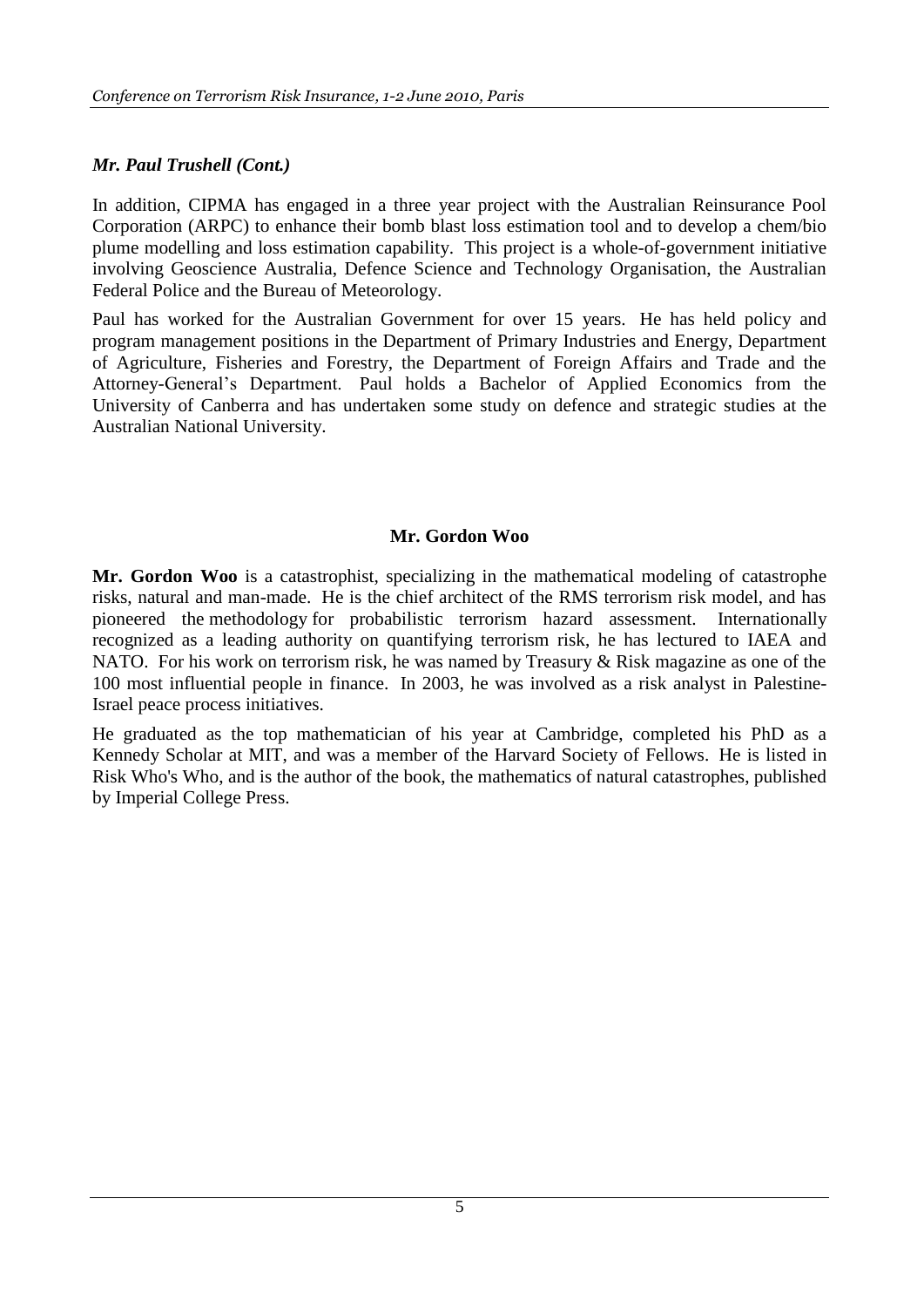# **TERRORISM RISK INSURANCE MARKETS: WHERE DO WE STAND?**

### **Chair: Mr. Paul Kleindorfer**

**Dr. Kleindorfer** is Paul Dubrule Professor of Sustainable Development & Distinguished Research Professor in Technology and Operations Management at INSEAD. He is also the Anheuser-Busch Professor Emeritus of Management Science at the Wharton School of the University of Pennsylvania. Dr. Kleindorfer was a faculty member at Wharton from 1973 to 2006. He graduated with distinction (B.S.) from the U. S. Naval Academy in 1961. He studied on a Fulbright Fellowship in Mathematics at the University of Tübingen, Germany (1964/65), followed by doctoral studies at Carnegie Mellon University, from which he received his Ph.D. in 1970 in Systems and Communication Sciences at the Graduate School of Industrial Administration.

Before joining INSEAD in 2006, Dr. Kleindorfer held university appointments at Carnegie Mellon University (l968/9), Massachusetts Institute of Technology (1969/72), The Wharton School (1973 - 2006), and several universities and international research institutes, including the University of Frankfurt, INSEAD, Ulm University, IIASA and The Science Center (Berlin).

Dr. Kleindorfer has published over 25 books and many research papers in the areas of risk management, managerial economics and management science. His most recent book, The Network Challenge, co-authored with Jerry Wind (Wharton Publishing, 2009) examines global interdependencies arising from the network economy. Dr. Kleindorfer"s current research is on risk management, with applications to supply management, pricing and investment in network industries, and sustainability issues related to climate change.

### **Mr. James Wrynn**

**James J. Wrynn** was nominated by Governor David A. Paterson to be the 40th Superintendent of the New York State Insurance Department. He began serving as Superintendent on August 20, 2009.

Wrynn previously served as the Executive Director of the New York State Insurance Fund since April 22, 2009. He has 25 years experience as a trial attorney focusing in the areas of life, accident and health insurance, property and casualty insurance, general liability insurance, insurance coverage disputes, professional malpractice, and product liability.

Wrynn was a founding partner in the law firm of MacKay Wrynn & Brady, LLP, which specializes in the area of civil litigation and appellate practice, with strong emphasis on insurance law. He has an extensive legal background in insurance, counseling agents, brokers, risk retention groups and insurance companies in most lines of insurance and excess insurance, reinsurance, self-insurance and captive insurance. His experience includes knowledge of insurance, accounting and tax issues affecting entities doing business both on and offshore. Wrynn began his legal career in 1982 in the Manhattan office of McCormick, Dunne & Foley as a legal intern.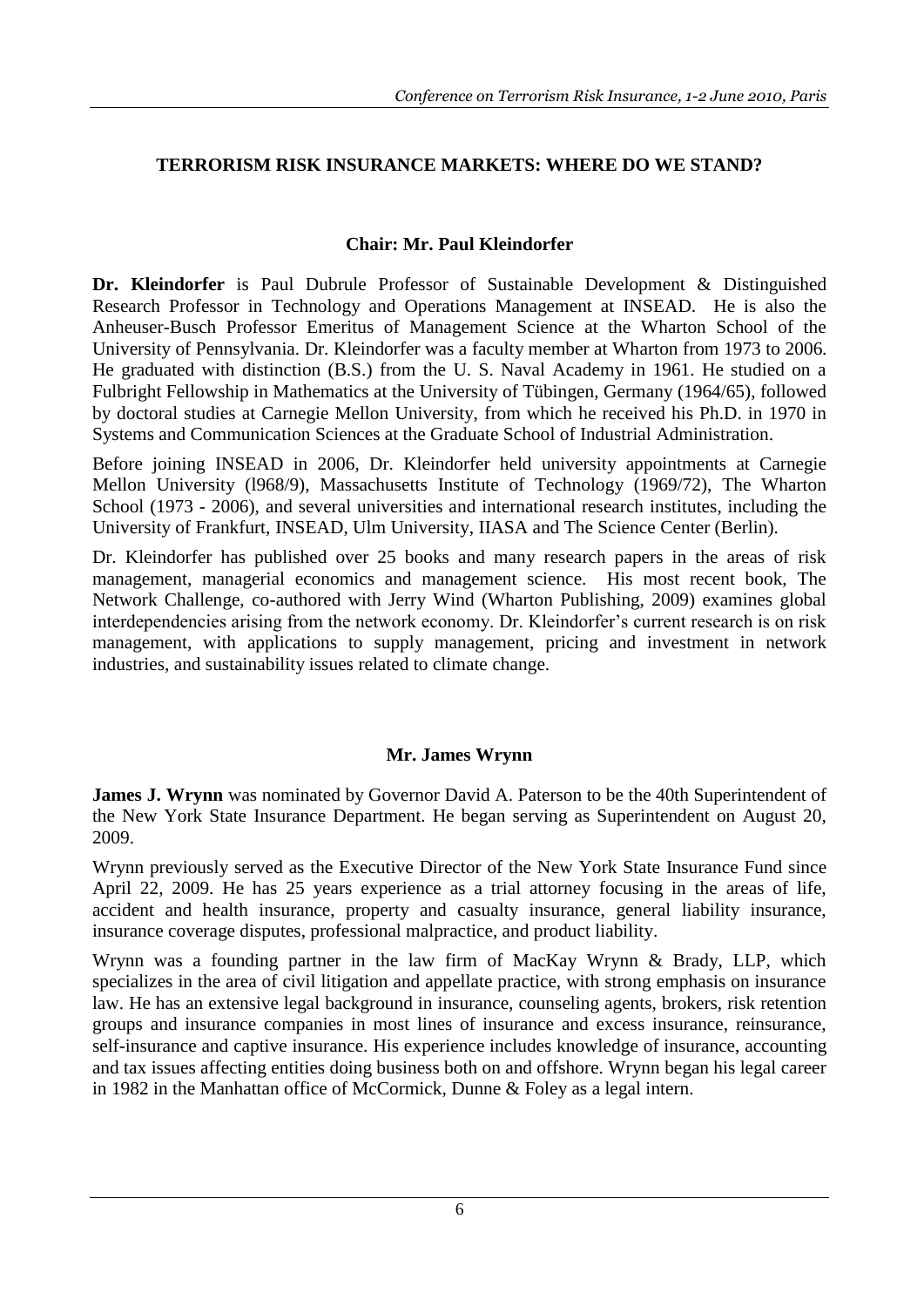# *Mr. James Wrynn (Cont.)*

Wrynn is admitted to the federal and state courts in New York and New Jersey and the Supreme Court of the United States. He has designations as both an Associate in Risk Management (ARM) and Associate in Captive Insurance (ACI).

Wrynn is a member of the Economic Club of New York, the New York and New Jersey State Bar Associations, the New York State Trial Lawyers Association, and is a board member of the Catholic Lawyers Guild – Queens County. Previously, Wrynn served on the Board of Managers and the Grievance Committee of the Queens County Bar Association, as past-president of the Brehon Law Society and as an officer in the Flushing Lawyers Association. A former member of the Network of Bar Leaders, he also served as a board member of the New York City Economic Development Corp. and the New York City Business Relocation Assistance Corp.

Wrynn is also very involved in the Irish Community and in the peace process in Northern Ireland. This includes meetings, conferences and dealings with the Irish Ambassador, the Consulate General, the British Under-Secretary for Northern Ireland and numerous other parties both here and abroad. He was part of the delegation that accompanied President William Clinton to Ireland in December of 2000 and the delegation that accompanied the New York State Attorney General in March of 2005. More recently, he traveled with New York City Council Speaker Christine Quinn to Ireland in 2007.

A life-long resident of Queens, Wrynn earned an accounting degree from St. John"s University College of Business Administration and graduated from St. John"s University School of Law in 1984. While at St. John"s, Wrynn was a member of Omicron Delta Epsilon, the National Honor Society in Economics, and was named to Who's Who in American Colleges and Universities. Wrynn continues his close relationship with the law school, presently serving on the Board of Directors of the Alumni Association.

Active in his community, Wrynn served on Community Board 13, as a member of the St. Kevin's Parish Council, as vice president of the Floral Park Community Council and on the Board of Directors of the Community Advocacy Center – Preventive Law for the Elderly. He was also a member of the Board of Directors of the Little Neck-Douglaston Memorial Day Parade Committee, one of the largest Memorial Day Parades in the country, and was the 2006 "Man of the Year."

Wrynn resides in Douglaston with his wife, Maura. They have three children – Katie age 23, James Jr. age 22 and Kevin age 18.

### **Ms. Christiane de Bondy Soper**

**Christiane de Bondy Soper** has been Secretary–General of GAREAT (Gestion de l"Assurance et de la Réassurance des risques Attentats et actes de Terrorisme), France, since June 2007. From 2005 to 2007 she worked, in a consultancy capacity, with various companies in the field of Non-Life reinsurance, with particular focus on business in Albania, Armenia, China, Cyprus, and Japan.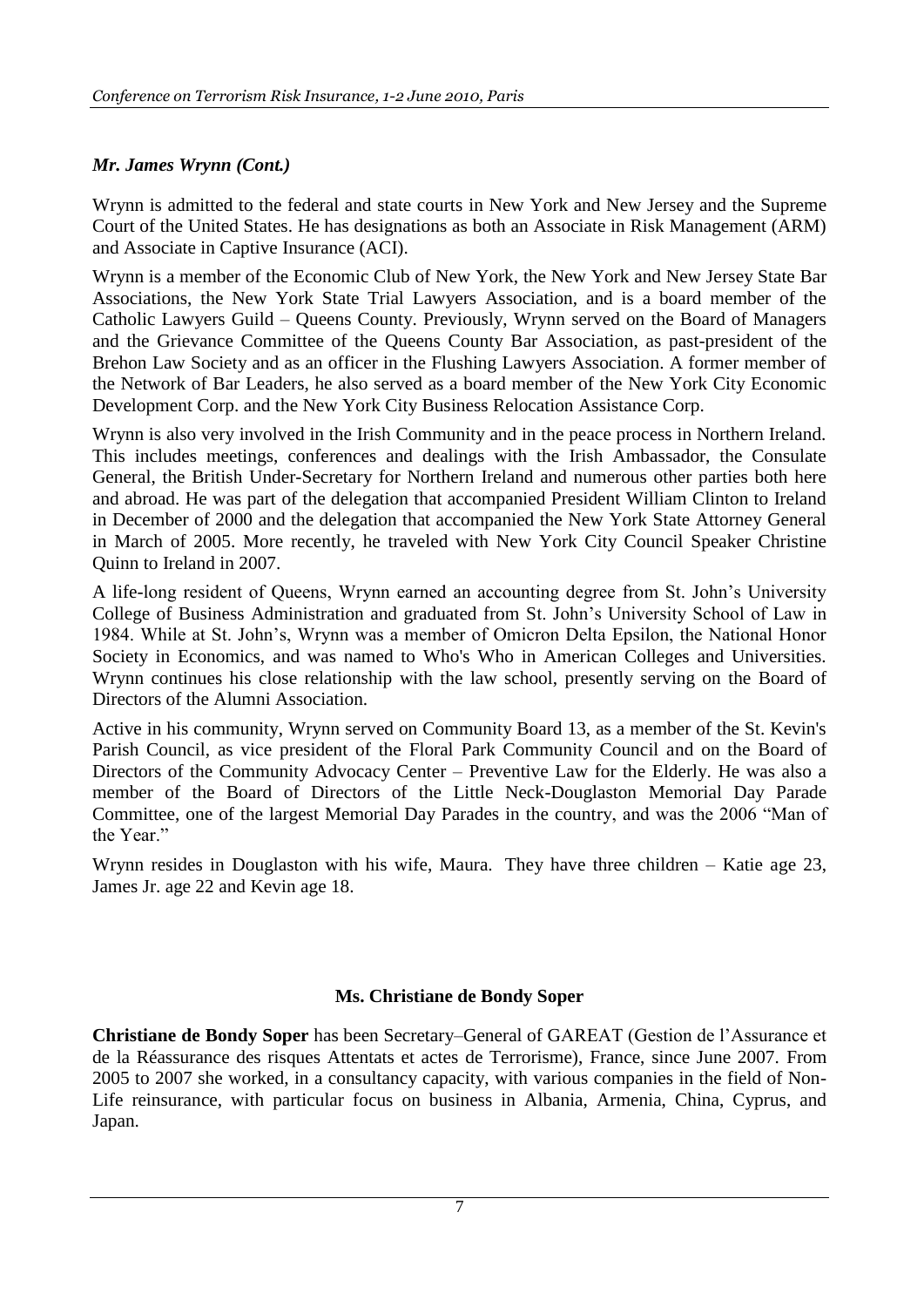#### *Ms. Christiane de Bondy Soper (Cont.)*

From 1989 to 2004 inclusive, she lived in the USA and worked in New York. During this period, successively for AXA Re New York and for Abeille Re New York (Groupe Victoire), she served as Head of Marketing and Responsible for the largest property treaties. Previously she was in charge of the partnership of Abeille General New York (Groupe Victoire) with AIG Group. From 1975 to 1989 she worked for UAP Re in France as Head of the North American Division.

Christiane de Bondy is a graduate (Letters) and undergraduate (Economics) of Paris X University.

#### **Mr. Dirk Harbruker**

*Currently unavailable*

#### **Mr. Ignacio Machetti**

**Ignacio Machetti** was born in Barcelona, Spain, in December 21st, 1959.

#### **Professional profile:**

Economist and Insurance Actuary by the Universidad Complutense de Madrid, since June 1981.

Member of the Spanish Insurance Supervisory Body since december 1984.

After working in the Spanish Supervisory authority in several tasks, as much in insurance as in pension funds, from january 1991 until february 1997 he worked as the Technical and Reinsurance Director of the "Consorcio de Compensación de Seguros". In february 1997 he was appointed Deputy Director-General for Insurance (Directorate General for Insurance and Pension Funds), directly responsible for the supervision of insurance and pension funds markets. In January 2001, he was appointed General Manager of the "Consorcio de Compensación de Seguros', which is his current position.

He is the 1st Vice-president of the credit insurance undertaking "Crédito y Caución, S.A. de seguros y reaseguros'.

He is Associate Professor of "Technical Structure of Insurance Operations" at the faculty of Economics of the "Pontificia de Salamanca" University, Madrid Campus.

He is author of the book "Insurance coverage of catastrophic risks in the world", issued in November 1994.

#### **Other**

**Title:** Director General (General Manager) of the Consorcio de Compensación de Seguros.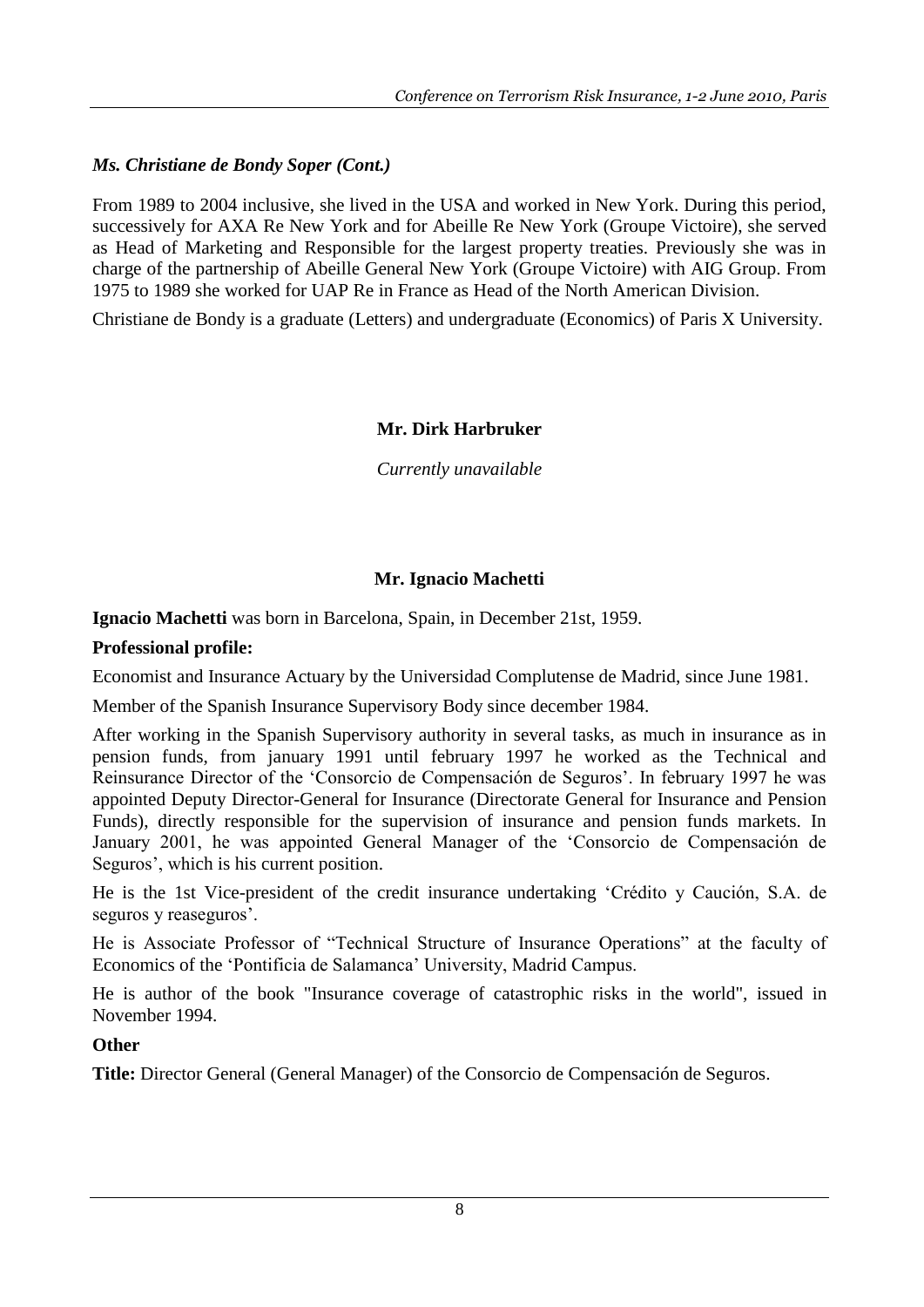# **Mr. Marc Dierckx**

**Marc Dierckx** (62) was appointed Managing Director of the Belgian Terrorism Reinsurance & Insurance Pool TRIP in 2008.

Marc has 38 years of experience in the private insurance industry and the social security private management services sector.

He joined a major life and non-life insurance company in 1972 (ASSUBEL Group – later AGF-ASSUBEL – presently ALLIANZ) after having graduated in Economics and Social Science at the University of Louvain and obtained a degree in Business Administration at the IAG of the same university. He worked successively in the life and non-life divisions being later appointed member of the Executive Management Board, responsible for Corporate planning, Control and International.

In 1995 Marc joined ARAG Belgium (a leading legal protection insurer), being appointed as CEO and being also a Board member of ASSURALIA (the Belgian insurers association).

Some of his other responsibilities include: Board member of PARTENA (a leader in the management of social security insurances and related services) – member of Audit committees – Board member of the insurance company of the Notaries.

# **Mr. Michel Holm**

**Michel Holm** is the Director of Finanstilsynet, the Danish Supervisory Authority

Education: Lawyer (cand.jur.) from the University of Copenhagen

Professional experience

- 1979 employed by the Danish Banking Supervisory Authority
- 1981 Deputy Banking Inspector
- 1987 Participation in the first BIS seminar on banking supervision
- 1988 Banking Inspector
- 1990 Head of Market Risk Division
- 1992 Director, Financial Conglomerates
- 1998 Director, Reinsurance & General Insurance

International experience

### **EU**

Participation in several EU Commission and EU Council working groups on banking, insurance and financial conglomerates. President of the Council Working Group on Financial Conglomerates during the Danish Presidency of the EU and negotiated the final details with the European Parlement (2002).

Chair of the Sub-group on Financial Conglomerates established by the European Banking Supervisors 1991-92.

Head of education units on reinsurance to help Estonia and Lithuania to reach the European standards before their entrance to the EU.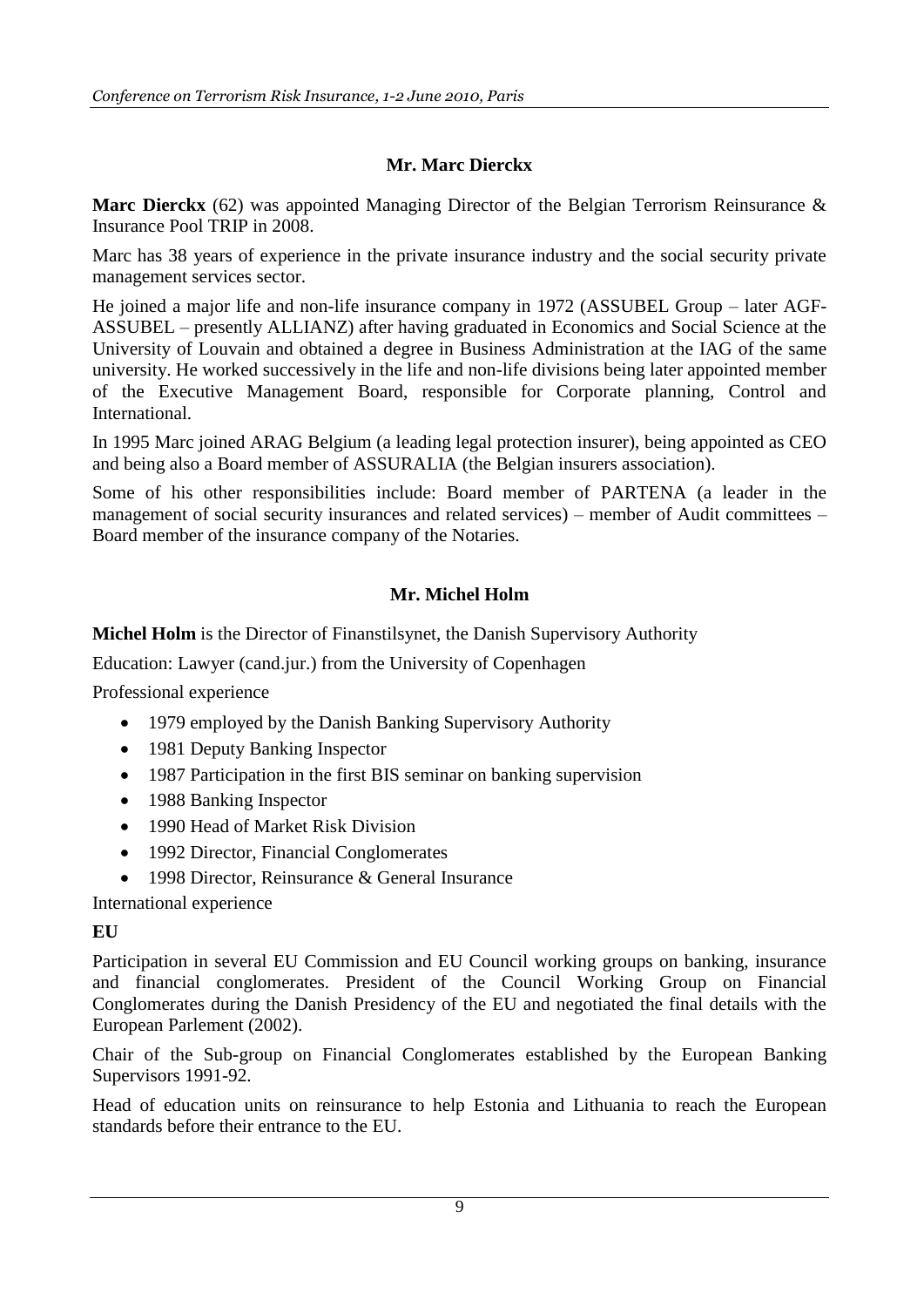| <b>IAIS</b>   | Member of the Reinsurance Subcommittee.                                        |
|---------------|--------------------------------------------------------------------------------|
| <b>Books</b>  | Change of the Danish Insurance Act. 1994. 135 pages.                           |
|               | Requirements to the Board of Directors and Senior Management. 1994. 126 pages. |
|               | The Danish Insurance Act. A Commentary. 1998. 1018 pages.                      |
| <b>Honors</b> | Knight of the Dannebrog                                                        |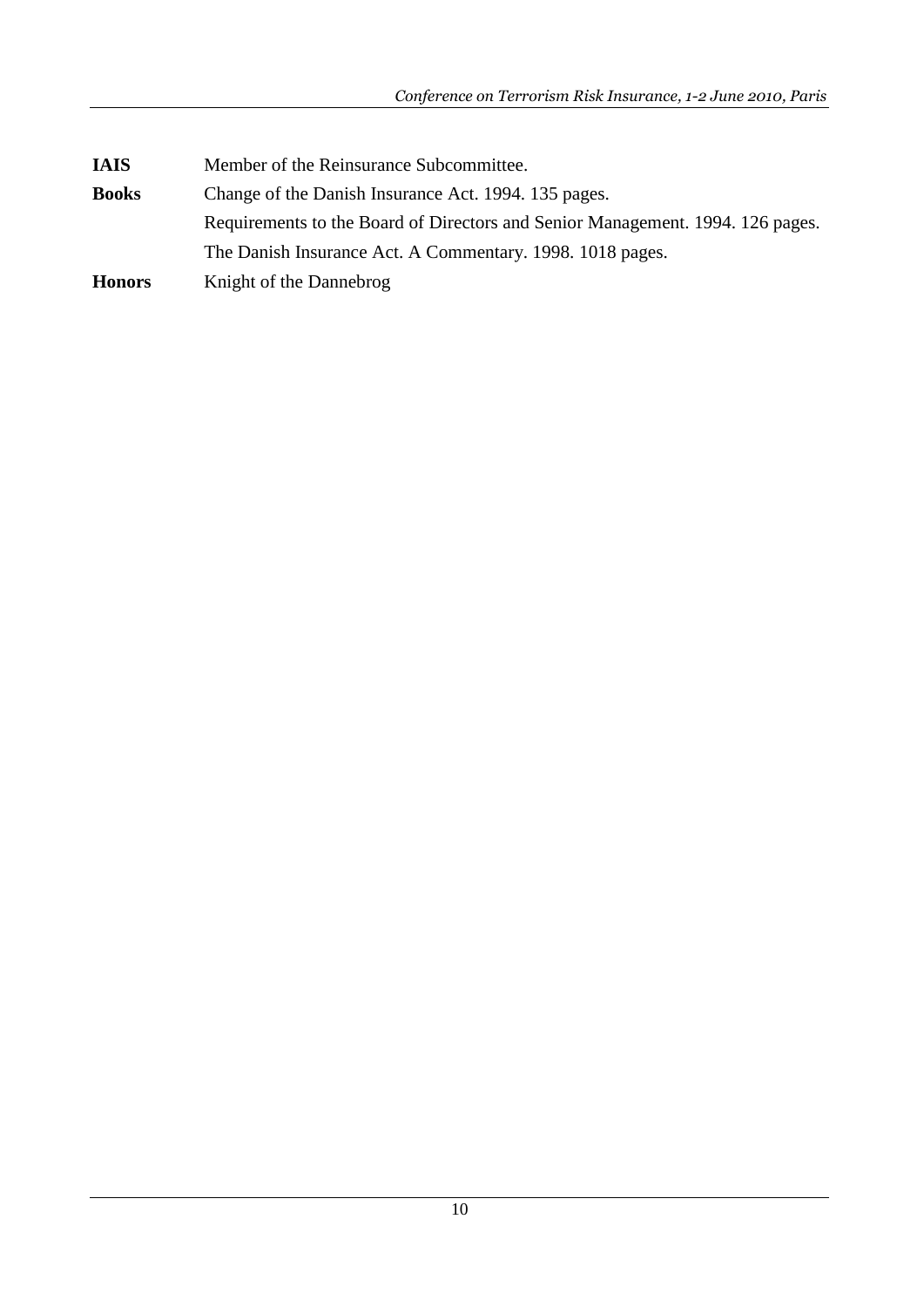#### **MARKET TRENDS: EVOLUTION OF DEMAND, TAKE-UP RATES, PREMIUMS, TYPE OF CONTRACTS, EXTENT OF COVERAGE, EXCLUSIONS**

#### **Chair: Mr. Paul Allison**

*Currently unavailable*

### **Mr. Erwann Michel-Kerjan**

**Erwann O. Michel-Kerjan** is an authority on financial management of catastrophe risk. He is with the Wharton School, one of the world's premier business schools, where he teaches Value Creation in the MBA program. He is the Managing Director of the Wharton Risk Management and Decision Processes Center, which for 25 years has been at the forefront of research into catastrophes. He is also Faculty research associate at the Ecole Polytechnique (France).

Large-scale risks are reshaping the future of our increasingly interdependent world; this new era calls for a new model. Dr. Michel-Kerjan has worked with many top decision makers helping corporations and governments address this new risk landscape.

In 2007, Dr. Michel-Kerjan was honored by the World Economic Forum (Davos) as a Young Global Leader, "a five-year nomination bestowed to recognize and acknowledge the most extraordinary leaders of the world under the age of 40". Since 2008 he serves as chairman of the OECD High Level Advisory Board on Financial Management of Large-Scale Catastrophes.

He has authored or co-authored more than 60 publications on financial management and global risk governance, and his views regularly appear in leading media. He is the author of several acclaimed books, including Seeds of Disaster, Roots of Response. How Private Action Can Reduce Public Vulnerability (Cambridge University Press; 2006); At War with the Weather (with. H. Kunreuther, MIT Press, 2009); and The Irrational Economist: Making Decisions in a Dangerous World (with P. Slovic, PublicAffairs, 2010). More at [http://erwannmichelkerjan.com](http://erwannmichelkerjan.com/)

### **Mr. Bruno Spicher**

**Bruno Spicher** was born on 14.05.1962.

- Head commercial lines Swiss Mobiliar Insurance Company Swiss Mobiliar is the leading property insurer in the Swiss market (market share 26%)
- Chairman property committee of the Swiss Insurance Association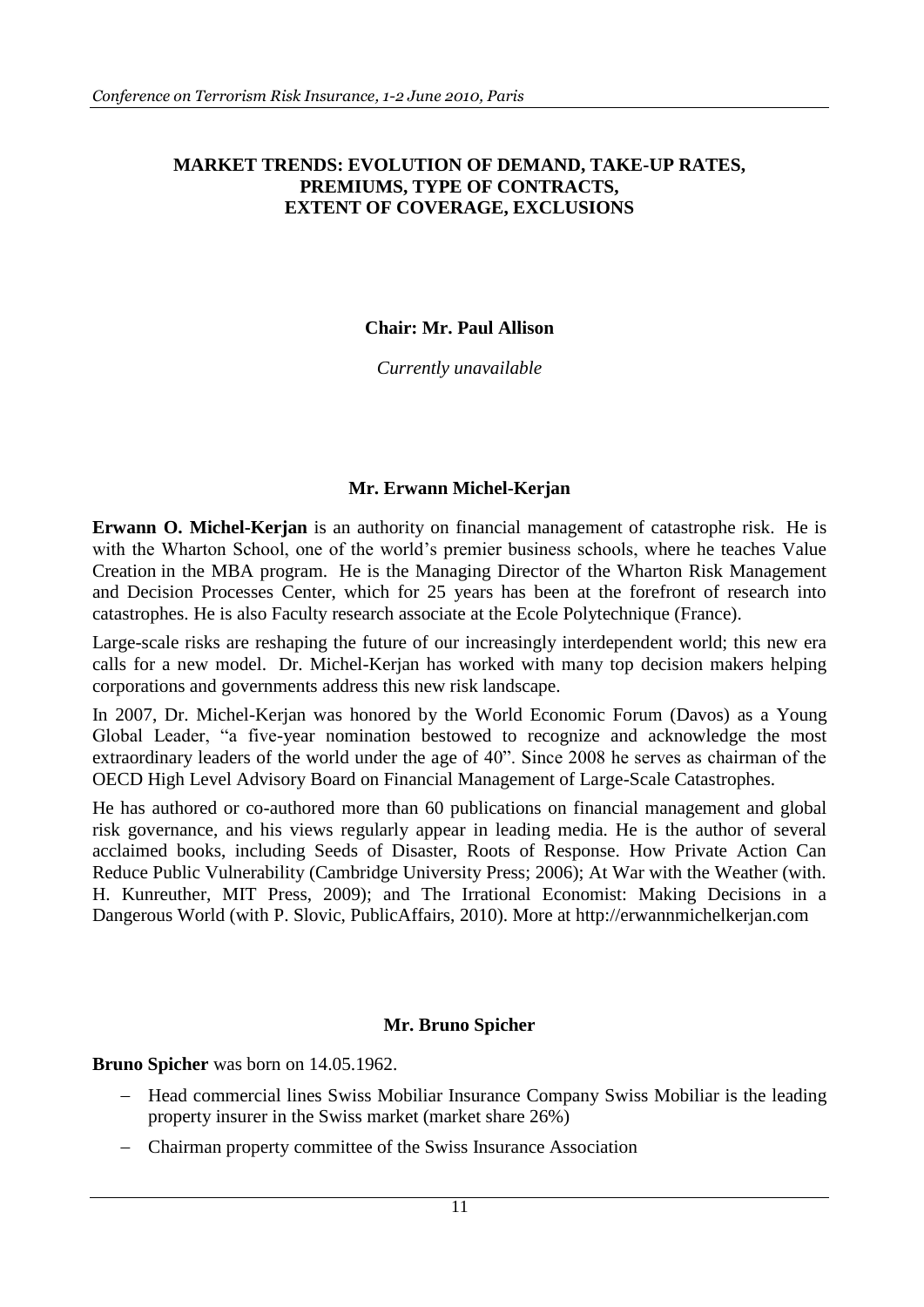# *Mr. Bruno Spicher (Cont.)*

The property committee is e.g. in charge of managing

- o the Swiss Natural Perils Insurance
- o the Swiss Market Solution of Terrorism Insurance
- Chairman Swiss Pool for Insurance of Nuclear Risks
- Member of PLANAT (Swiss National Platform of Natural Hazards)

PLANAT was founded 1997 by the Swiss Federal Council and has the following mission:

- o works on a strategic level on prevention
- o works towards a long-term shift in handling natural danger-paradigms
- o sees to avoiding duplication and to an improved use of synergies

### **Mr. Thomas Hlatky**

**Thomas Hlatky** is the Head of Property Insurance of Grazer Wechselseitige Versicherungs AG. He was born in Judenburg / Styria / Austria.

| 1982                    | Jurisprudence Karl Franzens University of Graz                                            |
|-------------------------|-------------------------------------------------------------------------------------------|
|                         | Degree: Dr. juris                                                                         |
| 1986                    | Legal examination lawyer, court admission                                                 |
| $1994 - 1998$           | Head of affiliates and shareholdings, RWA Raiffeisen Ware Austria                         |
| seit 1998               | Head of property insurance, Grazer Wechselseitige Versicherungs AG,                       |
|                         | Several board memberships in non life insurance association (VVO) in Austria              |
|                         | Head of SG sustainable non life, CEA Brussels                                             |
|                         | Österreichischer Versicherungspool zur Deckung von Terrorrisiken (Austrian<br>Terrorpool) |
| Morried with 2 children |                                                                                           |

Married with 2 children

# **Mr. Alexander Gulchenko**

*Currently unavailable*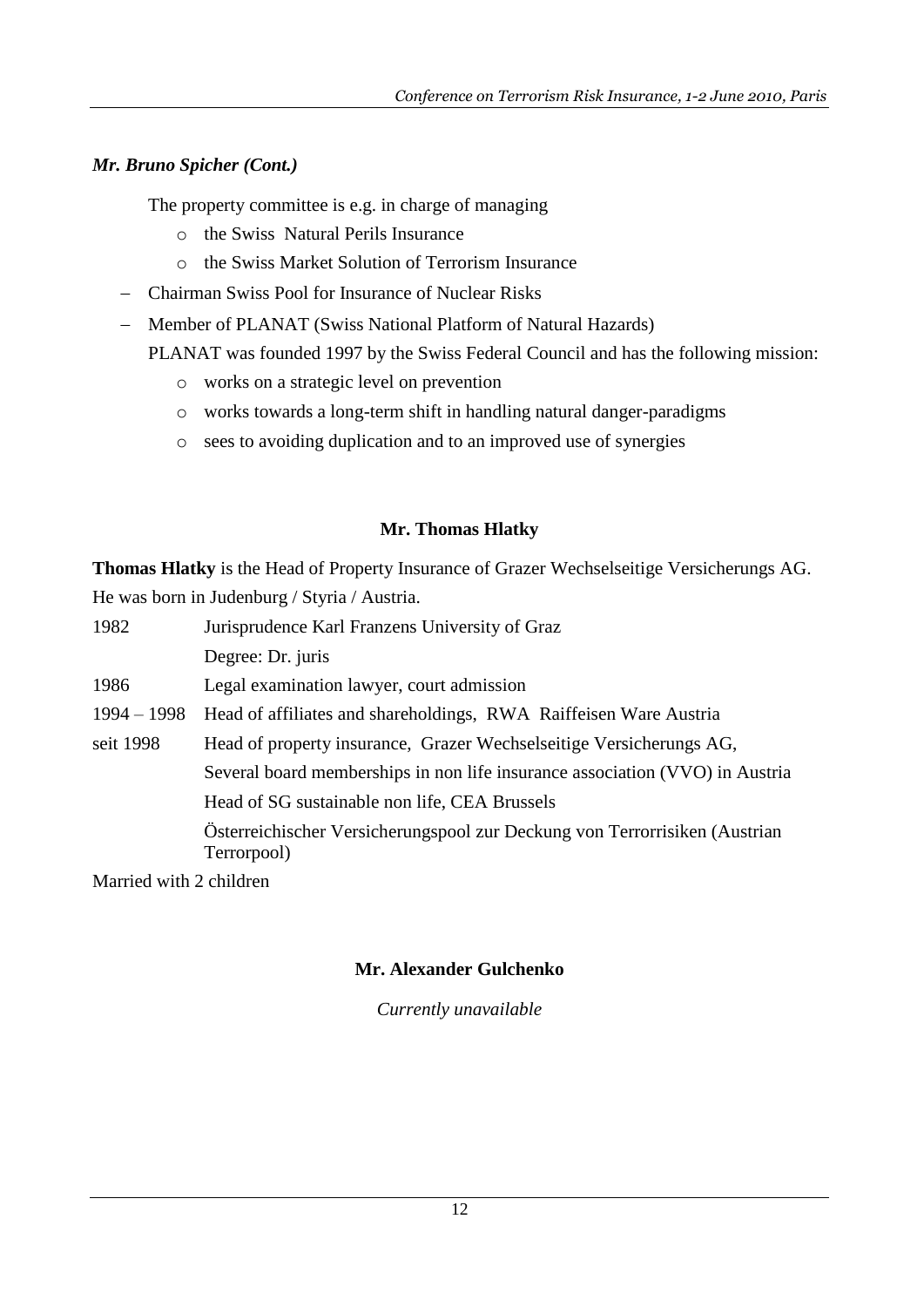# **A FOCUS ON TERRORISM RISK REINSURANCE**

### **Chair: Mr. Adrian Blundell-Wignall**

Special Advisor to the Secretary-General on Financial Markets, and Deputy Director for Financial and Enterprise Affairs (DAF) at the OECD; Chairman and portfolio manager for *The Anika Foundation.*

**Nationality**: Australian.

#### **Senior Positions:**

- 2002-February 2007 Citigroup (Australia, Ltd) Director, Head of Equity Strategy Research.
- 2000 Executive Vice President, Head of Asset Allocation, BT Funds Management.
- 1993 Head of Derivative Overlays and Levered Products at Bankers Trust Funds Management, building a new \$4 billion business.
- 1991 Head of the Research Department at the Reserve Bank of Australia: directing a department and participating in monetary policy discussions at the internal pre-Board meetings.

#### **Early Career:**

 Economist positions in: the OECD Economics Department, the Reserve Bank of Australia and the Economic Planning Advisory Council of Australia.

### **Education:**

1st class Honours degree and PhD in Economics from Cambridge University, UK.

### **Publications:**

Extensive publications on financial markets and monetary policy in learned journals and books, as well as broker analyst studies and reports.

#### **Most Important Achievement:**

Founder and Chairman of The Anika Foundation, a rapidly growing and high profile charity which provides education research scholarships in the area of adolescent mental health, depression awareness and suicide.

### **Mr. Neil Weeks**

Mr Neil Weeks has been ARPC"s Chief Executive since the scheme was established on 1 July 2003. Mr Weeks has more than 35 years experience in the commercial insurance industry, having held senior positions both in Australia and overseas. He was the Chief Executive Officer of the Territory Insurance Office of the Northern Territory (NT) from 1993-2003.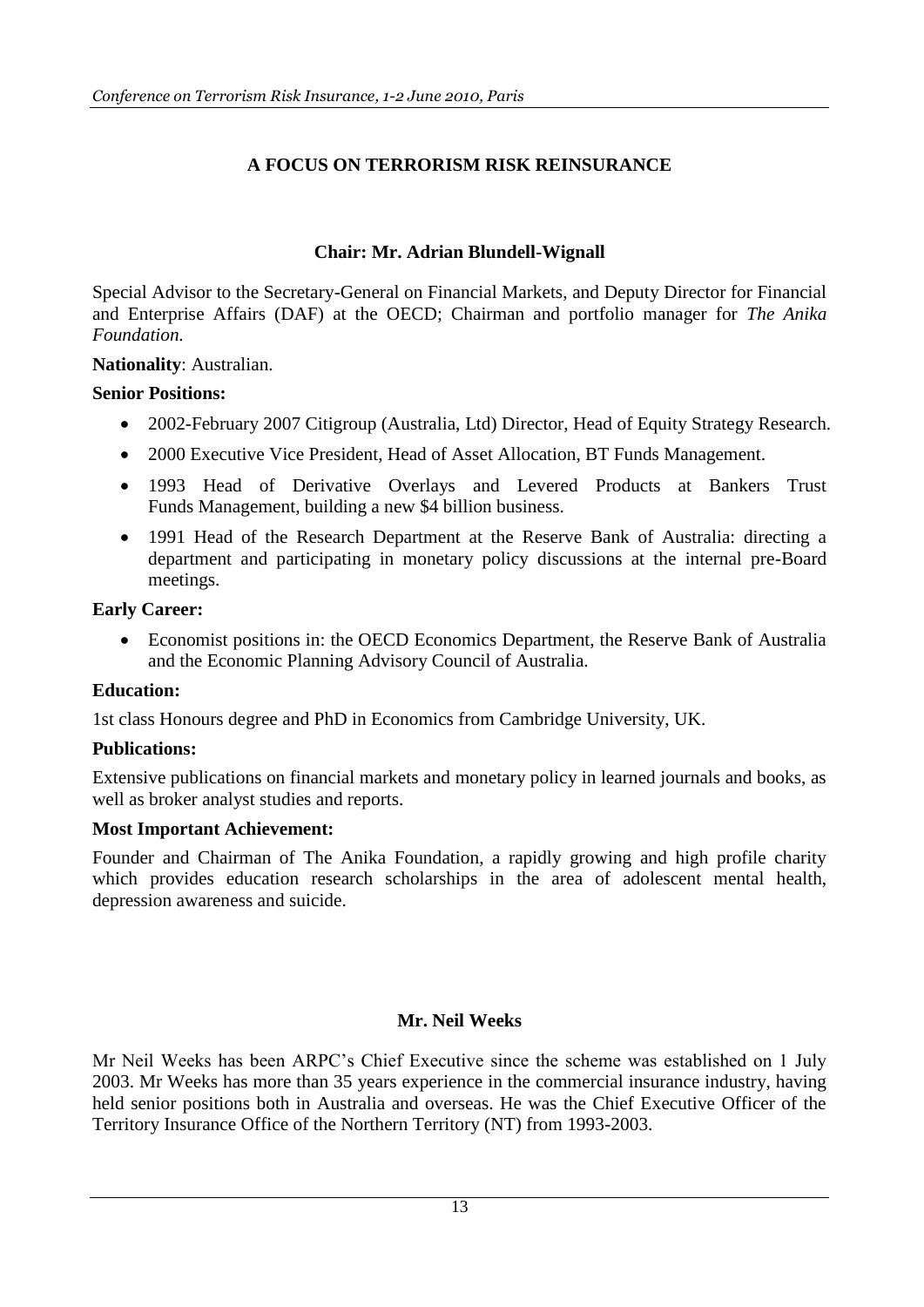### *Mr. Neil Weeks (Cont.)*

His previous directorships were with companies within the Eagle Star Group and St Johns Ambulance. He has also been as member of the Road Safety Council (NT) and many government advisory boards.

He has lectured in insurance company operations for ANZIIF. He has lectured in Management at a Tertiary institution in Victoria. Mr Weeks is a former member of Charles Darwin University Foundation and the Government House Foundation in the Northern Territory.

Mr. Weeks has a degree in Economics, a Graduate Diploma in Education and a Master of Business Administration from Monash University and is a Fellow of CPA Australia, Fellow of Australian Institute of Company Directors and Fellow of Australian Institute of Management. Deputy Chair of the Advisory Board of Financial Management of Catastrophes

His outside Interests include Fishing, Dog Breeding, and Golf and an active volunteer member of the Rural Fire Service of NSW.

### **Mr. Pierre Michel**

**Pierre Michel** initially graduated in Physics and even thought of teaching it. However, being also attracted to the world of finance, he then graduated in Business Administration and Econometrics and became a qualified Actuary. Pierre began his career as an insurance supervisor with the French Insurance Supervisory Authority (Paris), before being seconded to the European Commission (Brussels) in 1995.

He joined the PartnerRe group (Paris) in 1998, where he worked successively in the P&C and in the Life reinsurance divisions, before being appointed to head PartnerRe's Canadian operations in 2003 (Toronto). Pierre joined CCR in December, 2007. He is CCR's Executive Vice-President, in charge of the Natural Catastrophe and Terrorism Reinsurance department, the Public Fund Management division, the Investments department and the IT department.

#### **Mr. Steve Atkins**

**Steve Atkins** is Chief Executive of Pool Reinsurance Company Limited (Pool Re). Pool Re acts as a reinsurer to most of the UK insurers which offer cover for losses resulting from damage to commercial property as a result of an act of terrorism. The UK government guarantees Pool Re"s claims liabilities over and above the assets which are accumulated in the Company.

Prior to joining Pool Re in 2000, Steve was a general manager responsible for several business units within the RSA group.

He is a chartered insurer, a fellow of the Chartered Insurance Institute, a member of the Chartered Institute of Management and a member of the Chartered Securities Institute.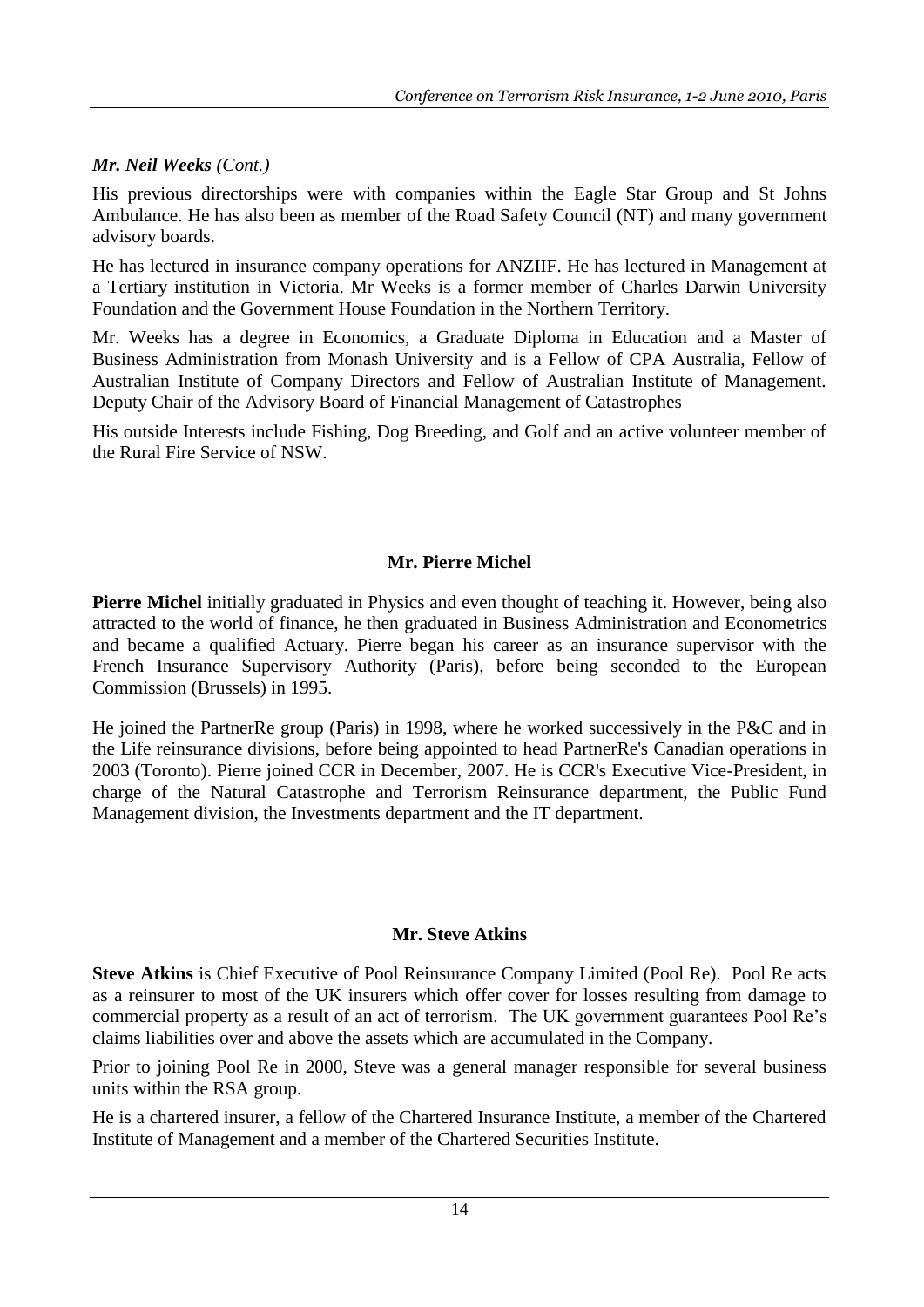### **Mr. Niek Bos**

**Niek Bos** (1953) studied Human Geography and Business Economics. After graduation he was working for Delta Lloyd Insurance Group in several functions in the Non-life sector.

The last 20 years he has been working for reinsurance pools in the Netherlands. He is manager of the Dutch Environmental Pool and the Dutch Nuclear Pool.

Niek Bos joined NHT (Dutch Reinsurance Company for Terrorism Damage) in 2007.

NHT acts as reinsurer to most of Dutch insurance companies for losses as a result of an act of terrorism.

# **Mr. Jeffrey Bragg**

**Jeffrey S. Bragg** joined Treasury in April 2003 to serve as Executive Director of the Terrorism Risk Insurance Program (TRIP) established under the Terrorism Risk Insurance Act of 2002. He is responsible for implementing the operational requirements of the Act, managing the TRIP staff, consultants and contractors, and setting operational guidelines and policies.

Jeff brings 25 years of experience in the insurance and insurance-related information technology industries, and has served in both the public and private sectors. He was appointed by President Reagan and confirmed by the U.S. Senate to the position of Administrator of the Federal

Insurance Administration where he managed the National Flood Insurance Program, the Federal Riot Reinsurance Program, as well as the Federal Crime Insurance Program.

Prior to his current appointment, Jeff was Senior Vice President of Risk Enterprise Management (REM) where he was responsible for the premium management services and discontinued operations divisions of the company. Prior to REM he served as Chief Operating Officer for Insurance Management Solutions Group, an application software and business process outsourcing provider to insurance companies.

Some of his other previous credentials include: Senior Vice President and Group Manager for Policy Management Systems Corporation and government relations representative for Ohio Medical Indemnity Mutual, and Nationwide Insurance.

He has a Bachelor of Arts degree in political science from Ohio State University.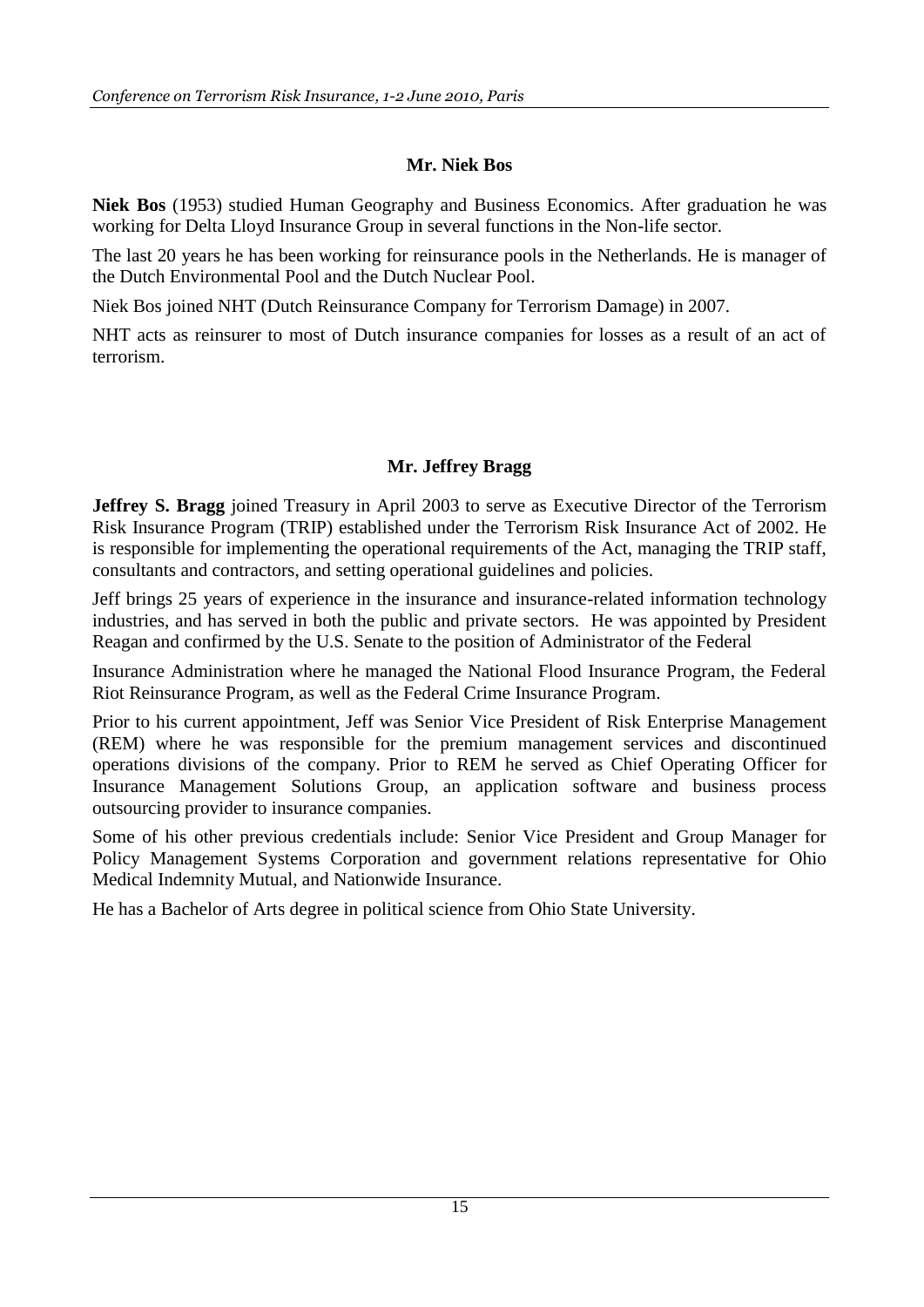### **COMMERCIAL REINSURANCE: MARKET TRENDS, FUTURE PROSPECTS, ALTERNATIVES**

### **Chair: Mr. Werner Bugl**

**Werner Bugl** spent 30 years in Asia and has extensive experience in the management of life and non-life insurance companies throughout Asia. As Chief Executive Officer of Munich Reinsurance Company"s Branch Office in Hong Kong, his geographical mandate comprised Hong Kong, Macau, China, Taiwan, Philippines, Thailand and Indonesia. As Managing Director of Munich Re"s Singapore Regional Branch he held geographical responsibility for ASEAN and managed a team of over 100 staff. From 2004 through 2008 (April), Werner was President Director of PT. Asuransi MAIPARK Indonesia, a Special Risk Reinsurer. MAIPARK was established as a joint undertaking of the Indonesian Non-Life Insurance and Reinsurance Industry, with mandatory participation endorsed by the Insurance Regulator to promote discipline and the proper handling of earthquake insurance. From 1970 to 1980, Werner was Principal Officer of Munich Reinsurance Company"s Representative Office in Japan from where he also serviced the South Korean market.

Since March 2008 Werner joined Asia Capital Reinsurance Group (ACR), headquartered in Singapore and licensed as a composite reinsurer by the Monetary Authority of Singapore. ACR is the world"s first independent reinsurance group with exclusive focus on the fast growing Pan-Asian region, extending from Middle East, through China, Japan, and south to Australia and New Zealand. ACR ReTakaful Holdings operates two wholly-owned subsidiaries in Bahrain and Malaysia which together provide one of the world"s largest retakaful capacity and underwrite both takaful as well as conventional business.

The Asia Catastrophe Pool (ACP), managed by ACR, is an initiative of Werner based on a sustainable, Asia-wide and Asian-driven risk-sharing concept for natural catastrophe exposures. It aims to provide a regional platform for catastrophe risk aggregation and management across the Pan-Asian region. ACP started operations as from 01.01.2009.

### **Mr. Christopher Klein**

**Christopher Klein** is Global Head of Business Intelligence at Guy Carpenter. He is responsible for reinsurer counterparty risk assessment, financial analysis of clients and prospects in support of business development and coordination of published research, including material disseminated via Guy Carpenter"s award winning research website GCcapitalideas.com. Chris joined Guy Carpenter in November 2007 from Benfield, where he was Head of Counterparty Risk Analysis for over eight years having joined from the Fitch rating agency. Up to 1994, he was a commissioned officer in the British Army retiring in the rank of Major after 15 years of service in the infantry, including active service on operations, and latterly a range of finance-oriented staff officer appointments. He holds an honours degree in Economic & Social History from the University of York and is a graduate of the Royal Military Academy Sandhurst.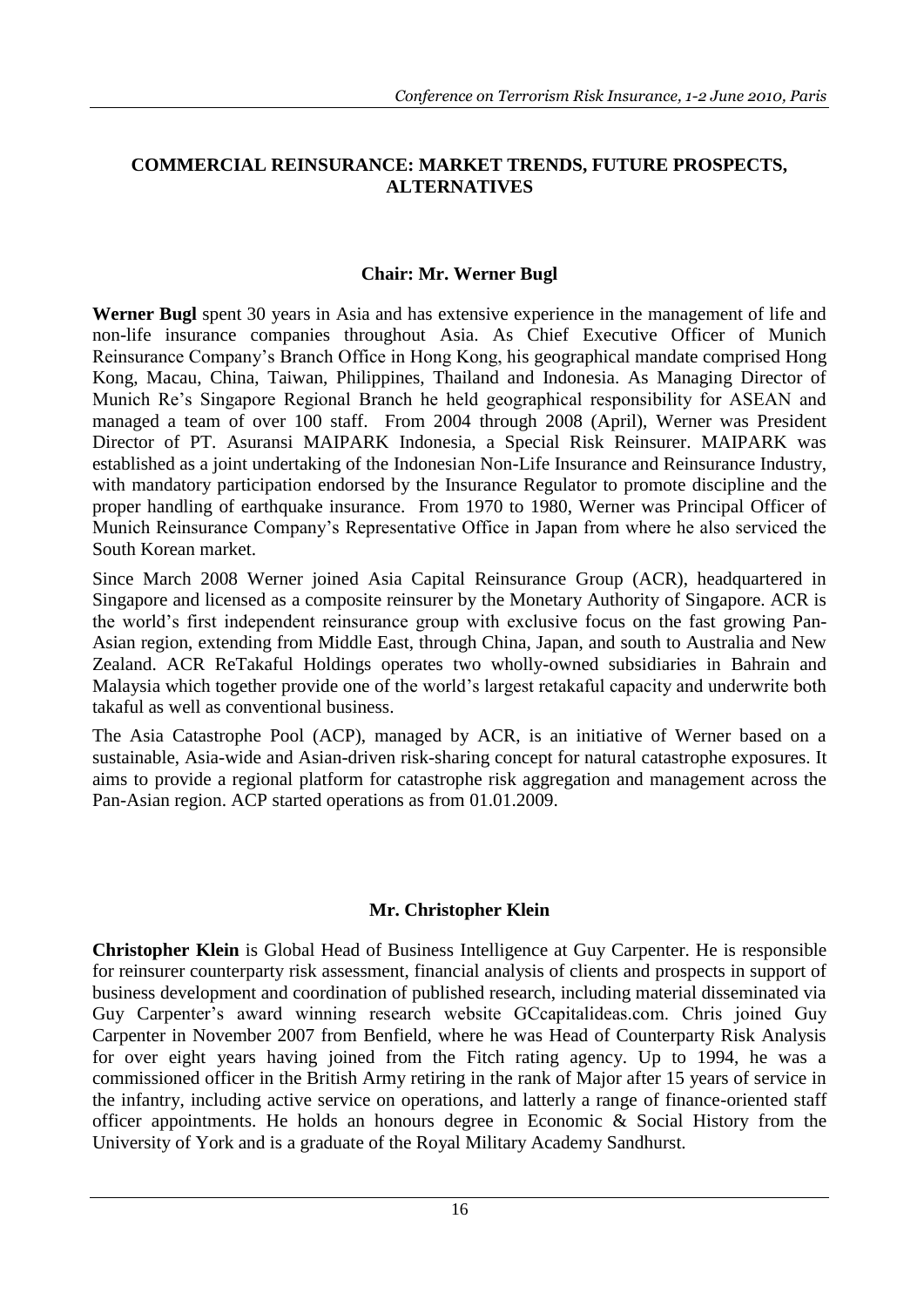### *Mr. Christopher Klein (Cont.)*

Chris was a member of the Lloyd"s Franchise Performance Board Underwriting Advisory Committee until its dissolution in 2006 and is a trustee of the Lloyd"s Patriotic Fund. He has had many articles published on industry issues and is a regular speaker at industry events.

### **Mr. Serge Troeber**

**Serge Troeber** leads the Property Centre department of Swiss Re. In his current role Serge is responsible for all Property (re)insurance related activities in the areas of natural perils, terrorism and other man-made exposures, portfolio management as well as treaty and single risk product management. Serge also acts as a referral underwriter for large property and nat cat transactions.

Serge joined Swiss Re in 1994. He started his career as a property underwriter for various European markets and moved then on to take up the role of an Underwriting Manager in Swiss Re"s Australian Branch in Sydney in 2000. Three years later he returned back to Zurich to join the natural perils department where he was in charge of the cat steering and cat risk management unit and later on appointed Head of Cat Perils. Since 2008 Serge has been heading the Property Centre.

Serge holds a Masters Degree in Environmental and Natural Sciences from the Swiss Federal Institute of Technology in Zurich and he is also an Advisory Board member of the OECD network that deals with the "Financial Management of large scale Catastrophes".

### **Mr. Torsten Kraus**

**Torsten Kraus** was born in Radeberg (Saxony) in 1966. After completing my vocational training, I began my career as a professional soldier in 1985 and was put in charge of various special units.

In 1990, I successfully completed a degree in mechanical engineering. Starting in 1995, I worked as a consultant for a risk and crisis management company. My specialist consultant areas included kidnapping, hostage-taking and blackmail/extortion. In 2003, I joined Munich Re as a consultant.

I am responsible for the Situation and Support Centre and for all aspects of company security worldwide. As Deputy Head of the Topic Network Terrorism, I support Munich Re in the field of terrorism analysis. I am married and have two daughters.